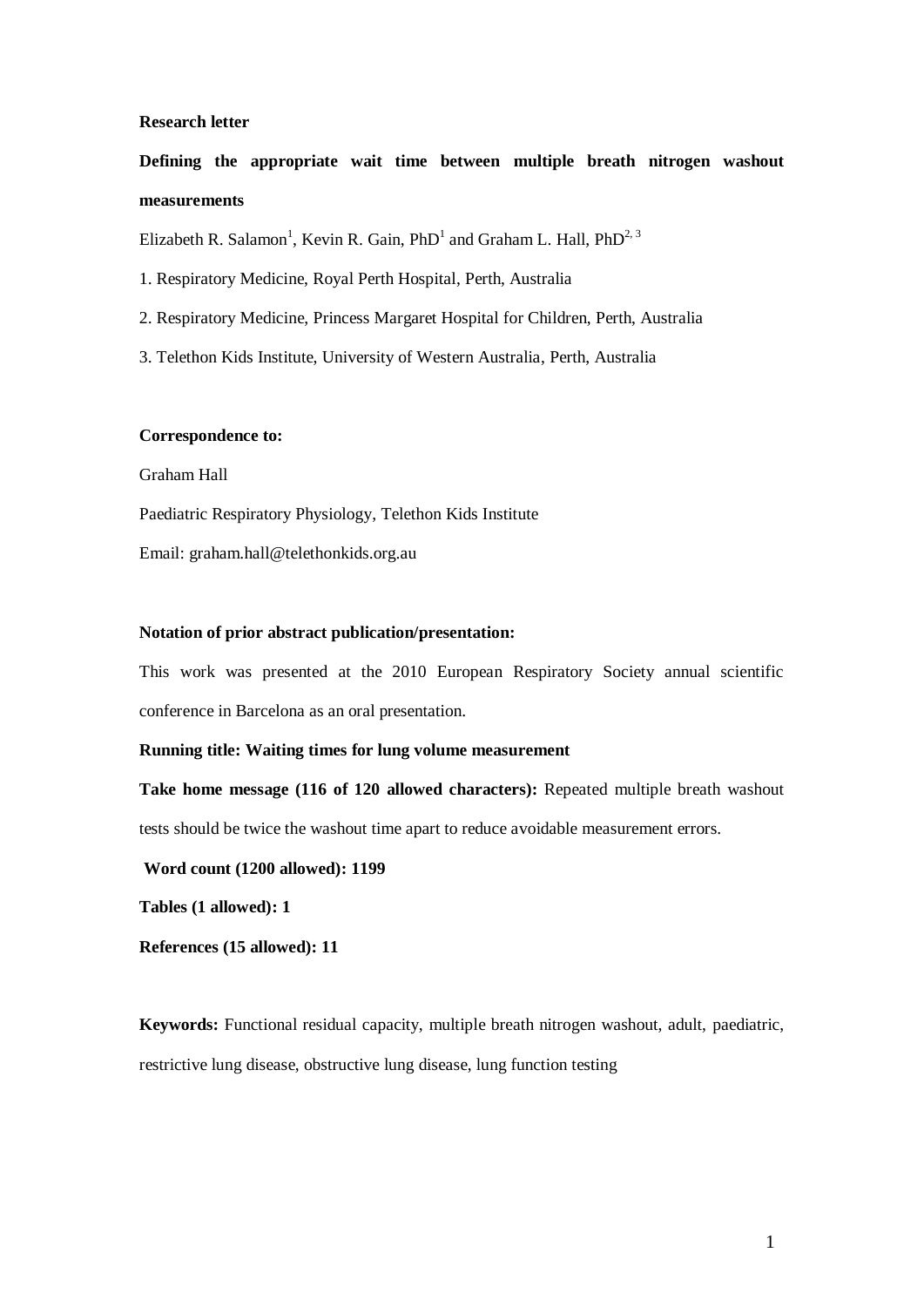## **Introduction**

Static lung volume measurements allow objective assessment of total lung capacity (TLC), functional residual capacity (FRC) and residual volume (RV), and assist in the diagnosis and management of lung disease. [\[1,](#page-5-0) [2\]](#page-5-1) The use of gas dilution techniques, such as multiple breath nitrogen washout (MBNW), require minimal patient cooperation and allows FRC to be determined in those individuals unable to complete plethysmographic measurements. The MBNW technique is used clinically and for research, and provides accurate and repeatable measures in both children and adults. [\[3,](#page-5-2) [4\]](#page-5-3)

The 2005 American Thoracic Society (ATS) and European Respiratory Society (ERS) guidelines recommend a wait between repeated MBNW tests of at least 15 minutes and that in obstructed patients a period of  $>1$  hour may be required.[\[2\]](#page-5-1)

This study aimed to develop an evidence based recommendation for the wait required between repeated MBNW tests using contemporary equipment and standardized collection protocols.

# **Materials and methods**

Children were tested in the Respiratory Laboratory of Princess Margaret Hospital for Children and the adults at the Respiratory Laboratory of Royal Perth Hospital both located in Perth, Western Australia. The study was approved by the relevant Ethics Committees (EC LR.2008/127 and EC06-91) and written informed consent obtained from all participants and/or their parents as relevant.

The study commenced in children between November 2006 and January 2008 and then expanded to the adult population from December 2007 to November 2009. Spirometry was only obtained in participants with lung disease according to current guidelines. [\[5\]](#page-5-4) All MBNW tests were conducted according to the 2005 ATS/ERS criteria for the MBNW technique.[\[2\]](#page-5-1)

## *Paediatric protocol*

Children attended on a single occasion and were classed as healthy or lung disease, the latter including asthma and cystic fibrosis. The initial MBNW (VMax Encore 229: Carefusion,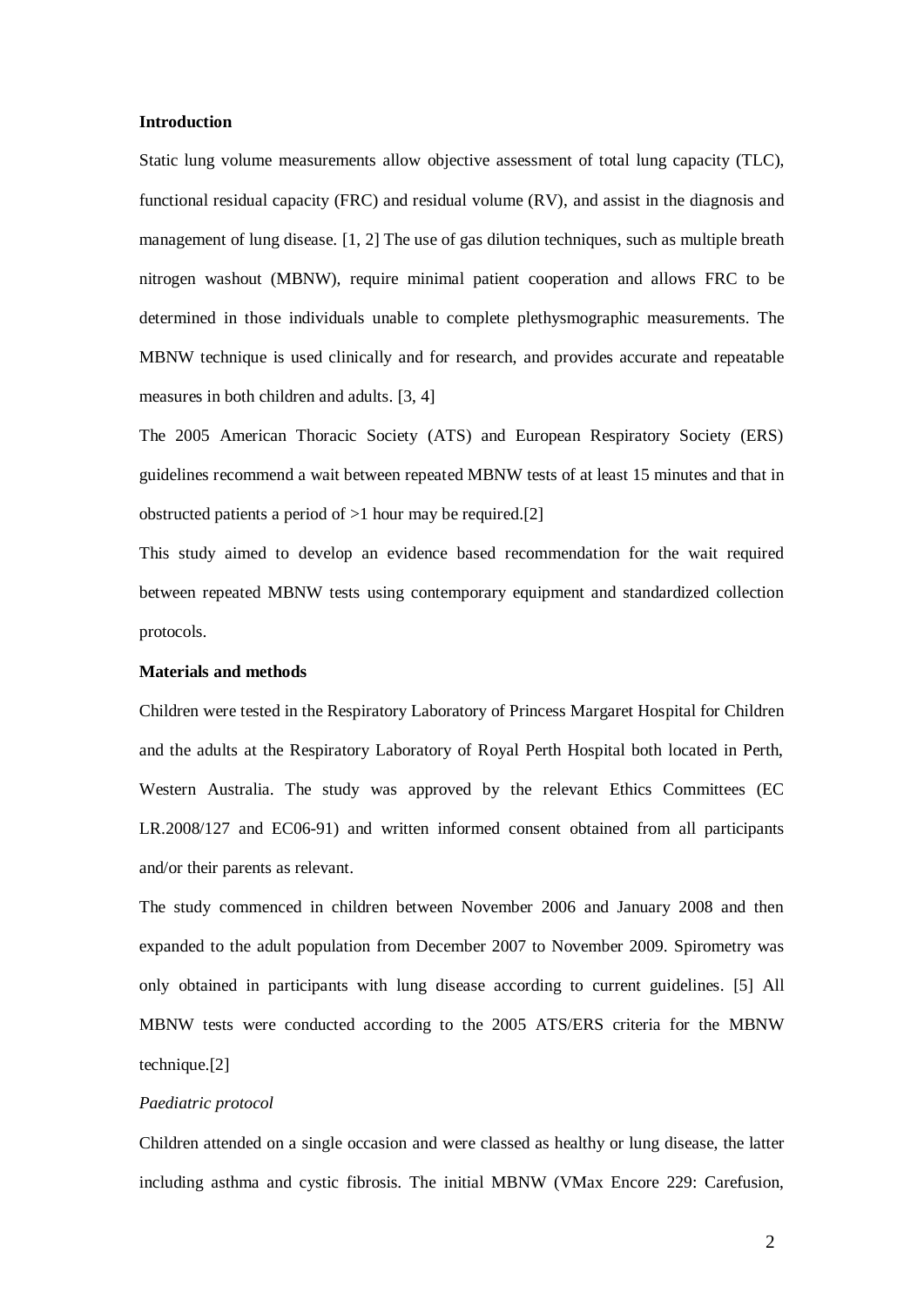Australia) measurement of FRC was obtained for each child  $(t=0)$ . Children repeated the FRC measurement after waiting 5 minutes, then after waiting a further 15 minutes, or after waiting 15 minutes then 5 minutes, with testing order randomized.

#### *Adult protocol*

The adults were classed as healthy, obstructive lung disease or restrictive lung disease. On review of the paediatric data, and considering that the time to clear gas from the lungs is dependent on disease severity, the protocol for adults was modified such that the time between MBNW tests was determined as a multiple of the initial washout time. An initial MBNW (Medgraphics Corporation, United States) was performed  $(t=0)$  to provide the baseline washout time. The measurement was then repeated after waiting once, twice, and three times their initial washout time, in randomized order.

### *Data Analysis*

Data (mean and standard deviation (SD)) were normally distributed. Lung function is presented as predicted standardised residuals. [\[6-9\]](#page-5-5) We defined acceptable between test repeatability as a change in FRC  $\langle 10\% \rangle$ , in line with current MBW testing guidelines. [\[10\]](#page-5-6) Power analysis showed that group sample sizes of 14 would detect a change of 10% assuming an  $\sigma$  of 0.35 (CV of 18.75%). Data were analysed using paired t-tests and a random effects longitudinal regression model to assess the change in FRC from baseline.

# **Results**

## *Paediatric data*

Acceptable and repeatable FRC were obtained in 19 healthy children and 18 with lung disease  $(n=8 \text{ with a sthma and } n=10 \text{ with cystic fibrosis})$  aged 7 to 18 (mean (SD) 12.76 (3.18)) years. Spirometry in the children with lung disease was  $-1.48$  (1.75) for FEV<sub>1</sub>,  $-0.89$  (1.13) for FVC and -1.21 (1.51) for FEV<sub>1</sub>/FVC. No clinically  $(\geq 10\%)$  or statistically significant differences were detected between baseline FRC (FRC<sub>0</sub>) and after five (FRC<sub>5</sub>) or 15 (FRC<sub>15</sub>) minutes in either group (Table). These was confirmed using random effects regression modelling with no associations between differences in FRC and wait time, test order or disease status.

# *Adult data*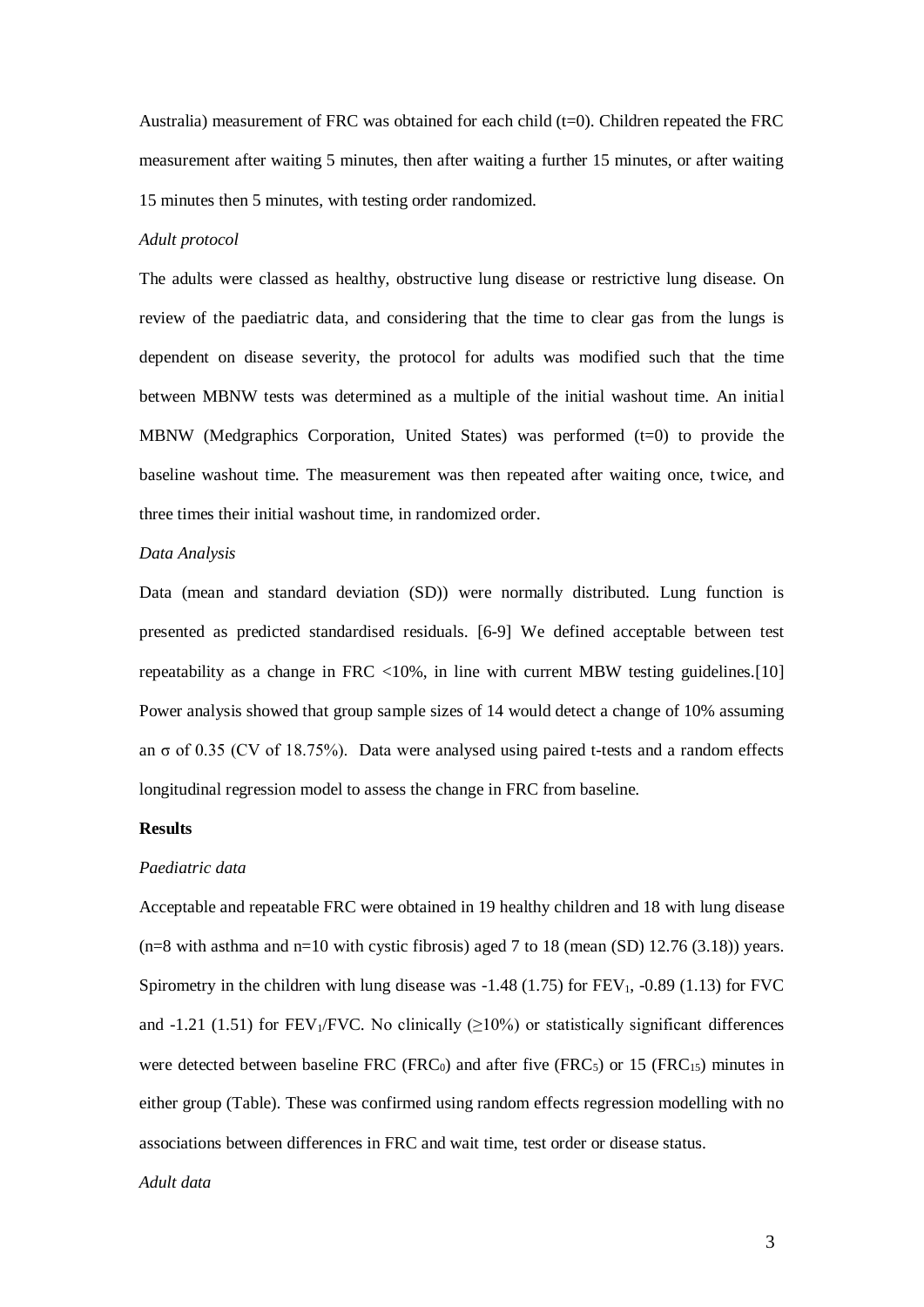Measurements of FRC were obtained in 24 healthy adults (aged 35 (16.3) years)), 16 adults with interstitial lung disease (aged 64.8 (8.6) years)) and 18 adults with chronic obstructive pulmonary disease (aged  $61.6$  (17.1) years)). Mean (SD) spirometry was  $-1.66$  (1.22) for  $FEV<sub>1</sub>$ , -1.90 (1.23) for FVC and 0.41 (1.28) for FEV<sub>1</sub>/FVC in restricted lung disease while those with obstructive lung disease had spirometry of  $-3.17$  (1.28),  $-1.29$  (1.16) and  $-3.30$  $(1.36)$  for FEV<sub>1</sub>, FVC and FEV<sub>1</sub>/FVC, respectively. Waiting the initial washout time had no effect on FRC in the healthy or restrictive groups. The obstructive lung disease group exhibited a clinically significant fall in FRC of 360 mL  $(-10.2\%; p<0.001)$  after waiting one times the washout time (Table). This effect was not evident with longer wait times (Table). Random effects regression analysis indicated that obstructive disease severity (assessed by  $FEV<sub>1</sub>/FVC$ ) had no effect (p=0.98) on the change in FRC between measurements. Similarly, restrictive disease severity (assessed by predicted TLC) also had no effect (p=0.69) on FRC.

## **Discussion**

This study investigated the time required for nitrogen levels in the lungs to return to baseline following repeated MBNW testing thereby avoiding the introduction of measurement errors. To increase the generalizability of our findings, both children and adults were included, with varying degrees of lung disease severity.

In children we found that waiting 5 minutes (an average of 2.6 times the initial washout time) between measurements allowed nitrogen to return to baseline. In healthy adults and in adults with restrictive lung disease, a wait time of a single washout was sufficient for nitrogen to return to baseline. In adults with obstructive lung disease, a period of twice their initial washout time was required to measure FRC with acceptable repeatability. Nonetheless, waiting twice the initial washout time was, on average, 5.5 minutes and significantly shorter than the 15 to 60 minutes recommendation in the 2005 ATS/ERS guidelines. Previous infant MBW testing guidelines [\[11\]](#page-5-7) and the 2013 ATS/ERS MBW consensus statement [\[10\]](#page-5-6) recommend that a wait time of at least twice the washout period be used, and these data support that recommendation.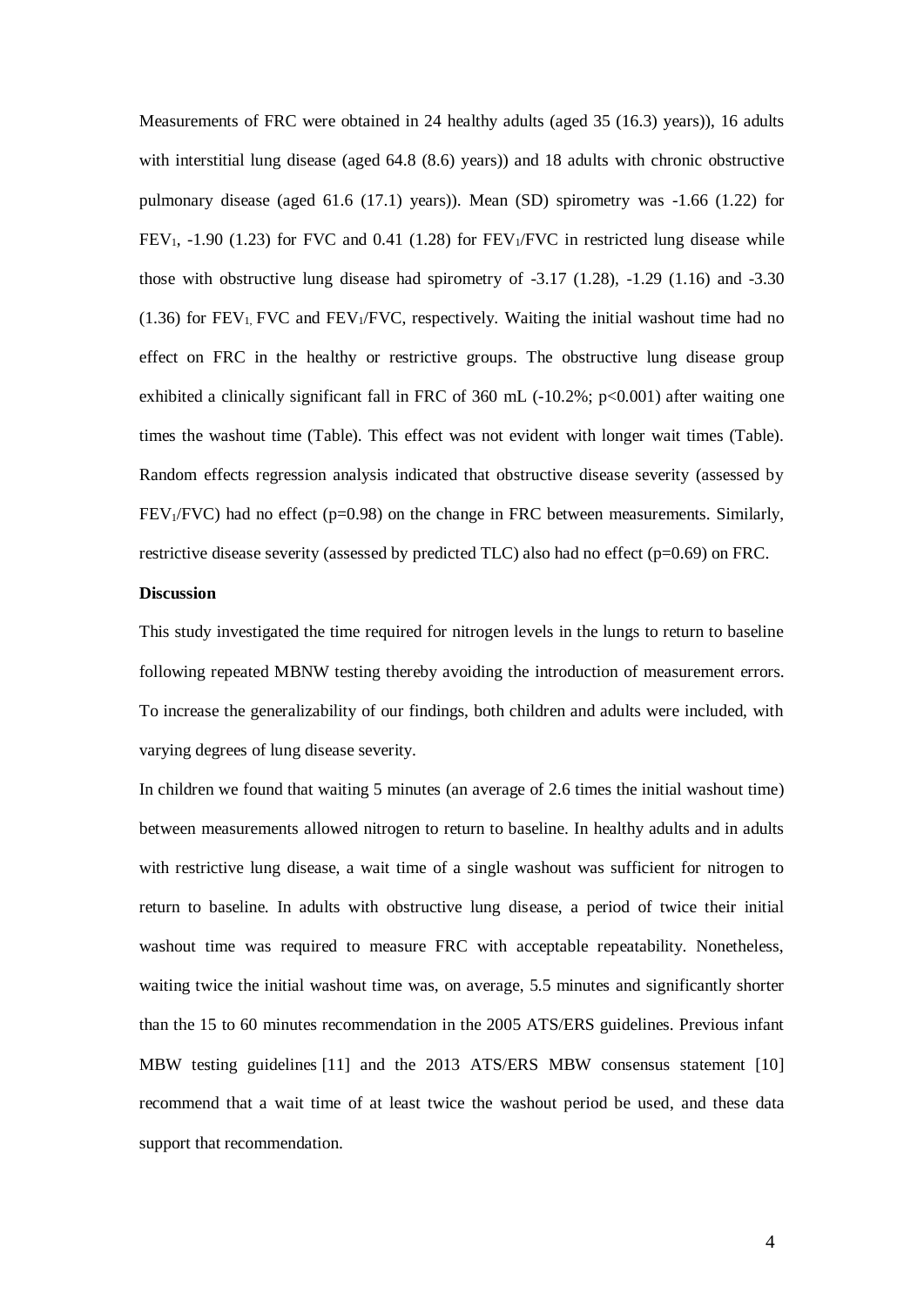The study does have limitations. The protocol differed between adult and paediatric groups, with the adult protocol informed by the paediatric data. We do not believe this alters our recommendations as the children had a mean wait time of 2.6 times the initial washout time which is in line with our recommendation of waiting at least twice the initial washout time in adults. This is further supported by the fact that the adults had more severe obstruction and therefore the likelihood that twice the washout time not being adequate in children is low. It should be acknowledged that patients with more severe lung disease that those in this study may require longer wait times and the observation of alveolar nitrogen levels prior to testing commencing, as recently recommended [\[10\]](#page-5-6), would increase certainty around test commencement. We were not able to measure lung clearance index (LCI). However, errors that affect FRC will also impact LCI and we suggest that studies using ventilation distribution outcomes incorporate these findings into the measurement protocols.

In conclusion, we recommend a uniform approach to wait time between MBNW tests and to wait at least twice the initial washout time and to monitor post-test nitrogen levels before repeating the MBNW measurement. Further studies should examine further optimising these recommendations for all MBW outcomes. We believe our recommendation should inform lung function testing practices in paediatric and adult settings and will help optimize the quality of lung volume measurements.

**Acknowledgements** The authors would like to acknowledge the participants of this study from Princess Margaret Hospital, and Royal Perth Hospital. They would also like to acknowledge Statistician Michael Phillips from the Medical Research Foundation at Royal Perth Hospital for providing statistical analysis. There are no conflicts of interest associated with this study. G Hall is funded by an Australian National Health and Medical Research Council Fellowship (APP1025550)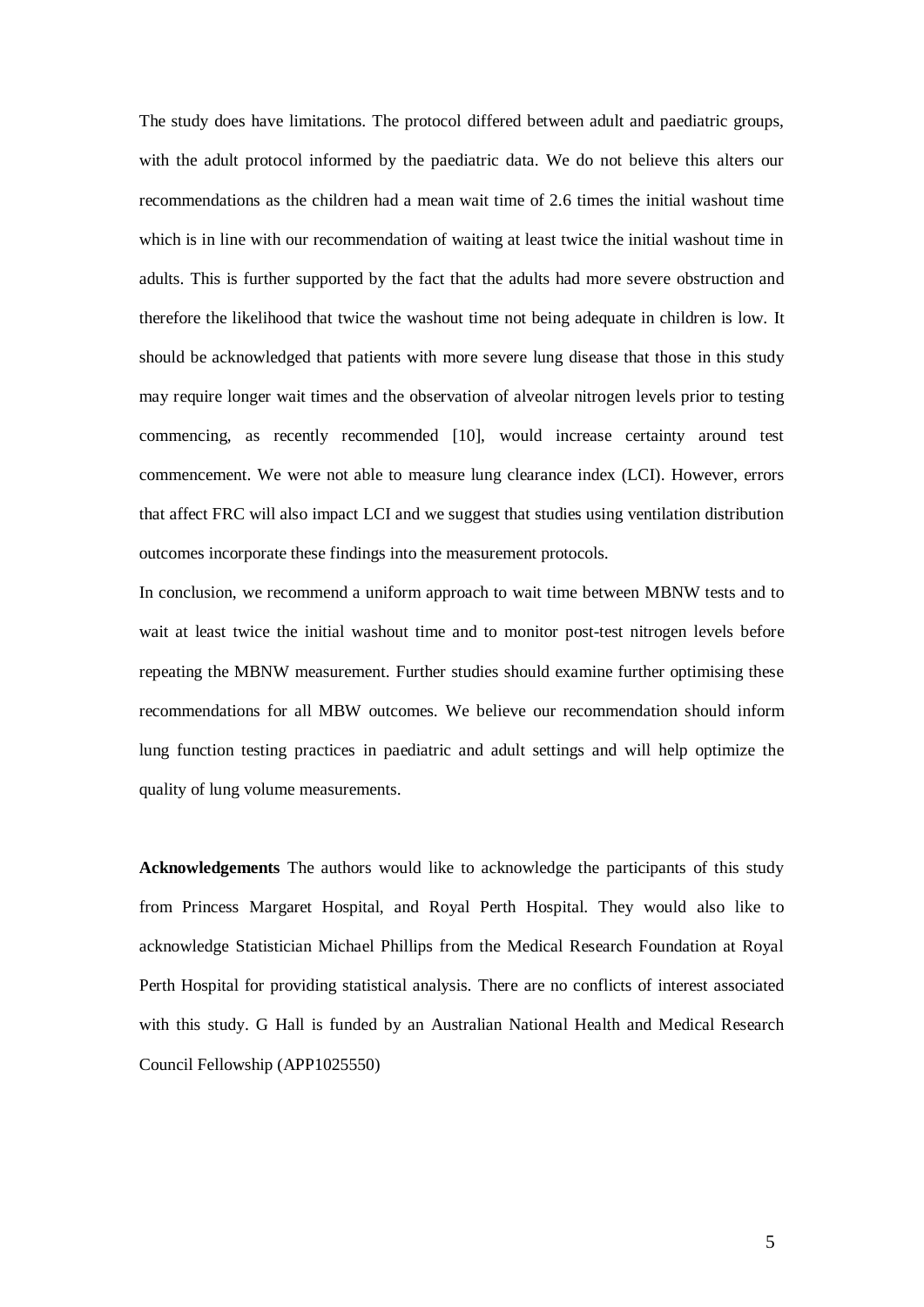# **References:**

<span id="page-5-0"></span>1. Pellegrino R, Viegi G, Brusasco V, Crapo RO, Burgos F, Casaburi R, Coates A, van der Grinten CPM, Gustafsson P, Hankinson J, Jensen R, Johnson DC, MacIntyre N, McKay R, Miller MR, Navajas D, Pederson OF, and Wagner J. Interpretative strategies for lung function tests. *European Respiratory Journal* 2005: 26(5): 948-968.

<span id="page-5-1"></span>2. Wanger J, Clausen JL, Coates A, Pedersen OF, Brusasco V, Burgos F, Casaburi R, Crapo R, Enright P, van der Grinten CPM, Gustafsson P, Hankinson J, Jensen R, Johnson DC, MacIntyre N, McKay R, Miller MR, Navajas D, Pellegrino R, Viegi G. Standardisation of the measurement of lung volumes. *European respiratory journal* 2005: 26: 511-522.

<span id="page-5-2"></span>3. Blonshine S, Foss C, Mottram C, Ruppel G, Wanger J. AARC clinical practice guideline: Body plethysmography: 2001 revision and update. *Respiratory care* 2001: 46: 506-513.

<span id="page-5-3"></span>4. Newth CJ, Enright P, Johnson RL. Multiple-breath nitrogen washout techniques: including measurements with patients on ventilators. *The European respiratory journal* 1997: 10(9): 2174-2185.

<span id="page-5-4"></span>5. Miller MR, Hankinson J, Brusasco V, Burgos F, Casaburi R, Coates A, Crapo R, Enright P, van der Grinten CP, Gustafsson P, Jensen R, Johnson DC, Macintyre N, McKay R, Navajas D, Pedersen OF, Pellegrino R, Viegi G, Wanger J. Standardisation of spirometry. *European respiratory journal* 2005: 26(3): 319-338.

<span id="page-5-5"></span>6. Hall GL, Thompson BR, Stanojevic S, Abramson MJ, Beasley R, Coates A, Dent A, Eckert B, James A, Filsell S, Musk AW, Nolan G, Dixon B, O'Dea C, Savage J, Stocks J, Swanney MP. The Global Lung Initiative 2012 reference values reflect contemporary Australasian spirometry. *Respirology* 2012: 17(7): 1150-1151.

7. Quanjer PH, Stanojevic S, Cole TJ, Baur X, Hall GL, Culver BH, Enright PL, Hankinson JL, Ip MS, Zheng J, Stocks J, Initiative ERSGLF. Multi-ethnic reference values for spirometry for the 3-95-yr age range: the global lung function 2012 equations. *The European respiratory journal* 2012: 40(6): 1324-1343.

8. Cook CD, Hamann JF. Relation of lung volumes to height in healthy persons between the ages of 5 and 38 years. *The Journal of pediatrics* 1961: 59: 710-714.

9. Crapo RO, Morris AH, Clayton PD, Nixon CR. Lung volumes in healthy nonsmoking adults. *Bulletin europeen de physiopathologie respiratoire* 1982: 18(3): 419-425.

<span id="page-5-6"></span>10. Robinson PD, Latzin P, Verbanck S, Hall GL, Horsley A, Gappa M, Thamrin C, Arets HGM, Aurora P, Fuchs SI, King GG, Lum S, Macleod K, Paiva M, Pillow JJ, Ranganathan S, Ratjen F, Singer F, Sonnappa S, Stocks J, Subbarao P, Thompson BR, Gustafsson PM. ERS/ATS CONSENSUS STATEMENT Consensus statement for inert gas washout measurement using multiple- and single breath tests. *European Respiratory Journal* 2013: 41: 507-522.

<span id="page-5-7"></span>11. Morris MG, Gustafsson P, Tepper R, Gappa M, Stocks J. The bias flow nitrogen washout technique for measuring the functional residual capacity in infants. ERS/ATS Task Force on Standards for Infant Respiratory Function Testing. *The European respiratory journal* 2001: 17(3): 529-536.